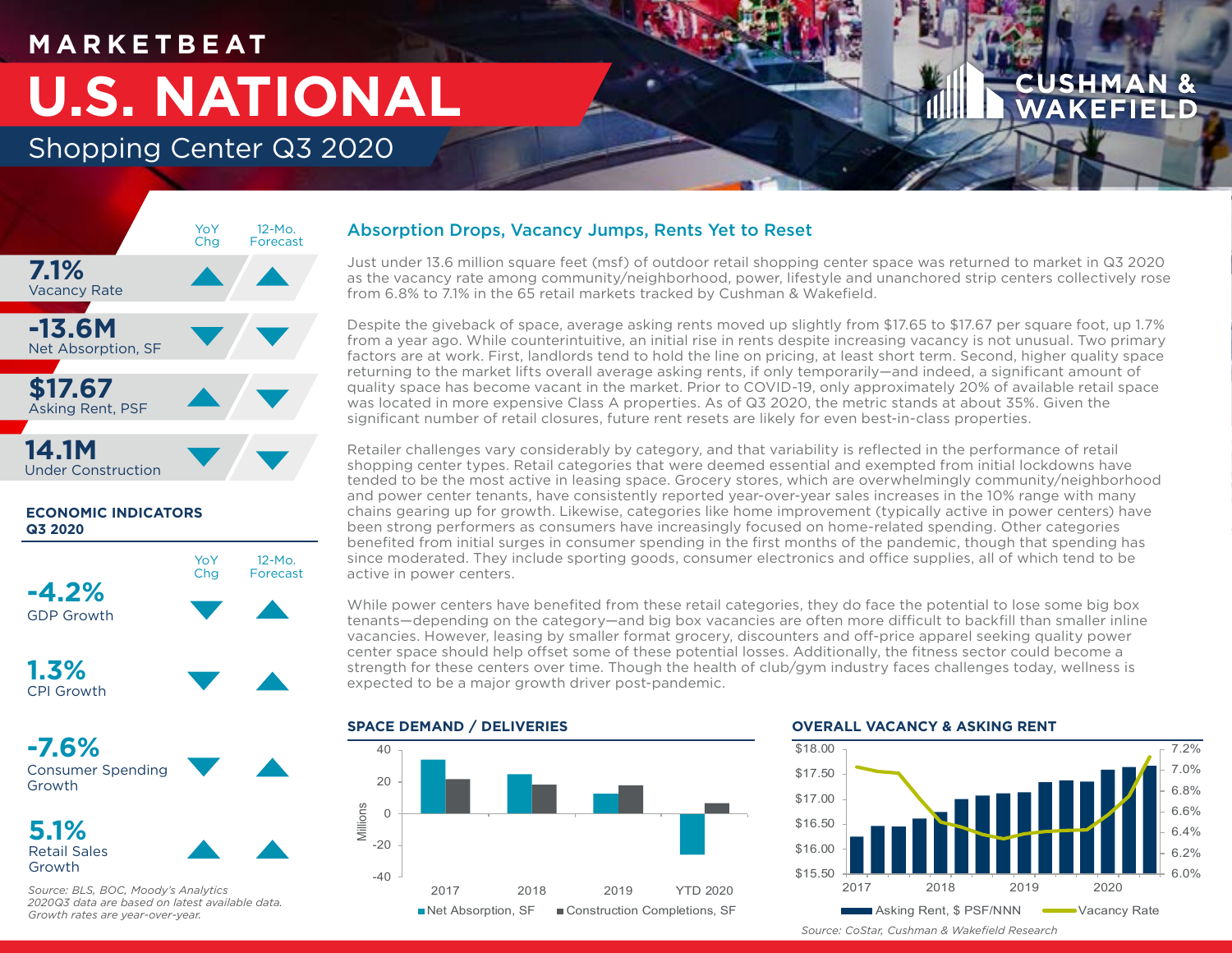## **M A R K E T B E AT U.S. NATIONAL** Shopping Center Q3 2020

Among all outdoor shopping center types, lifestyle centers may face the most significant near-term headwinds given they have traditionally focused on a mix of mid-and-upscale apparel, entertainment and food and beverage tenants. But, as is the case across all retail real estate, the impacts will play out differently based on class and geography. Class A properties, for example, will see fewer strategic closures and will be better positioned to land new tenants. And lifestyle centers located in markets that have lower infection rates and fewer restrictive lockdowns—or that offer cheaper rents—will likely see fewer small business failures.

Much has been written about the pandemic accelerating shifts in consumer behavior, which is certainly true. Demand for e-commerce and delivery services has led to skyrocketing growth for those sectors, more than doubling in some categories like e-groceries. As a result, finding omnichannel equilibrium—the right mix between stores and online penetration—will remain a high priority for retailers and a key to determine future success.

The pandemic has also decelerated many of the trends that had been driving leasing demand by food and beverage, experiential retail, wellness (particularly health clubs and gyms) and entertainment retailers. Most of these categories are expected to come back strongly given the pullback in leasing has little to do with long-term consumer preferences. Even so, activity is expected to remain on hold for the time being.

Looking forward, retail leasing is expected to be strongest among categories that suffered little to no impact by lockdowns, that focus on necessity items, that are value-oriented in their consumer offerings, and that are benefitting from pandemic-related shifts in consumer behavior. Convenience, discount/dollar, drug/grocery, hardware, mass merchandisers/superstores, off-price apparel, pet supplies and warehouse stores all fit into this group. These categories—with the addition of fast food and quick service restaurants—are expected to be among the most active in seeking opportunistic growth opportunities.

## **Outlook**

• Shopping center performance will remain highly dependent on tenant mix with wide variations by type and location but expect overall net absorption to remain negative in Q4 2020.

**CUSHM** 

- Bankruptcies and strategic closures will remain elevated, lifting vacancy and placing downward pressure on rents.
- Expect a flight to quality by tenants. Shuttered locations will provide retailers an opportunity to seek better locations and tenants will look to take advantage of market conditions to lease higher-quality space.

## **Regional Overview Q3 2020**

| Region              | <b>Inventory</b><br>(SF) | <b>Overall Vacancy</b><br>Rate | <b>Overall Net</b><br><b>Absorption</b><br>(SF) | <b>Overall YTD Net</b><br><b>Absorption</b><br>(SF) | <b>Under Construction</b><br>(SF) | <b>Overall Average</b><br><b>Asking Rent</b><br>(NNN) |
|---------------------|--------------------------|--------------------------------|-------------------------------------------------|-----------------------------------------------------|-----------------------------------|-------------------------------------------------------|
| Deep South          | 154,360,701              | 6.6%                           | $-569.333$                                      | $-877.602$                                          | 584,522                           | \$12.85                                               |
| Great Lakes         | 558.253.189              | 7.9%                           | $-1.034.422$                                    | $-3.396.239$                                        | 720.422                           | \$12.51                                               |
| Great Plains        | 218.933.185              | 7.0%                           | $-494.935$                                      | $-1.074.680$                                        | 205.615                           | \$12.84                                               |
| Mountain            | 422.896.422              | 8.0%                           | $-913.697$                                      | $-1.750.901$                                        | 1.405.814                         | \$15,60                                               |
| Northeast           | 711.529.097              | 6.6%                           | $-3.215.251$                                    | $-5,402,717$                                        | 2,098,131                         | \$17.55                                               |
| Pacific             | 745.184.949              | 6.5%                           | $-2.298.937$                                    | $-3.859.386$                                        | 2,692,977                         | \$25.17                                               |
| Southeast           | 677,157,483              | 6.7%                           | $-2,450,670$                                    | $-4.969.365$                                        | 3,733,545                         | \$18.77                                               |
| Texas/South Central | 554,602,928              | 8.0%                           | $-2,574,318$                                    | $-4.257.501$                                        | 2,668,238                         | \$15.62                                               |
| <b>U.S. Totals</b>  | 4.042.917.954            | 7.1%                           | $-13,551,563$                                   | $-25,588,391$                                       | 14.109.264                        | \$17.67                                               |

## **AVAILABILITY BY TYPE**

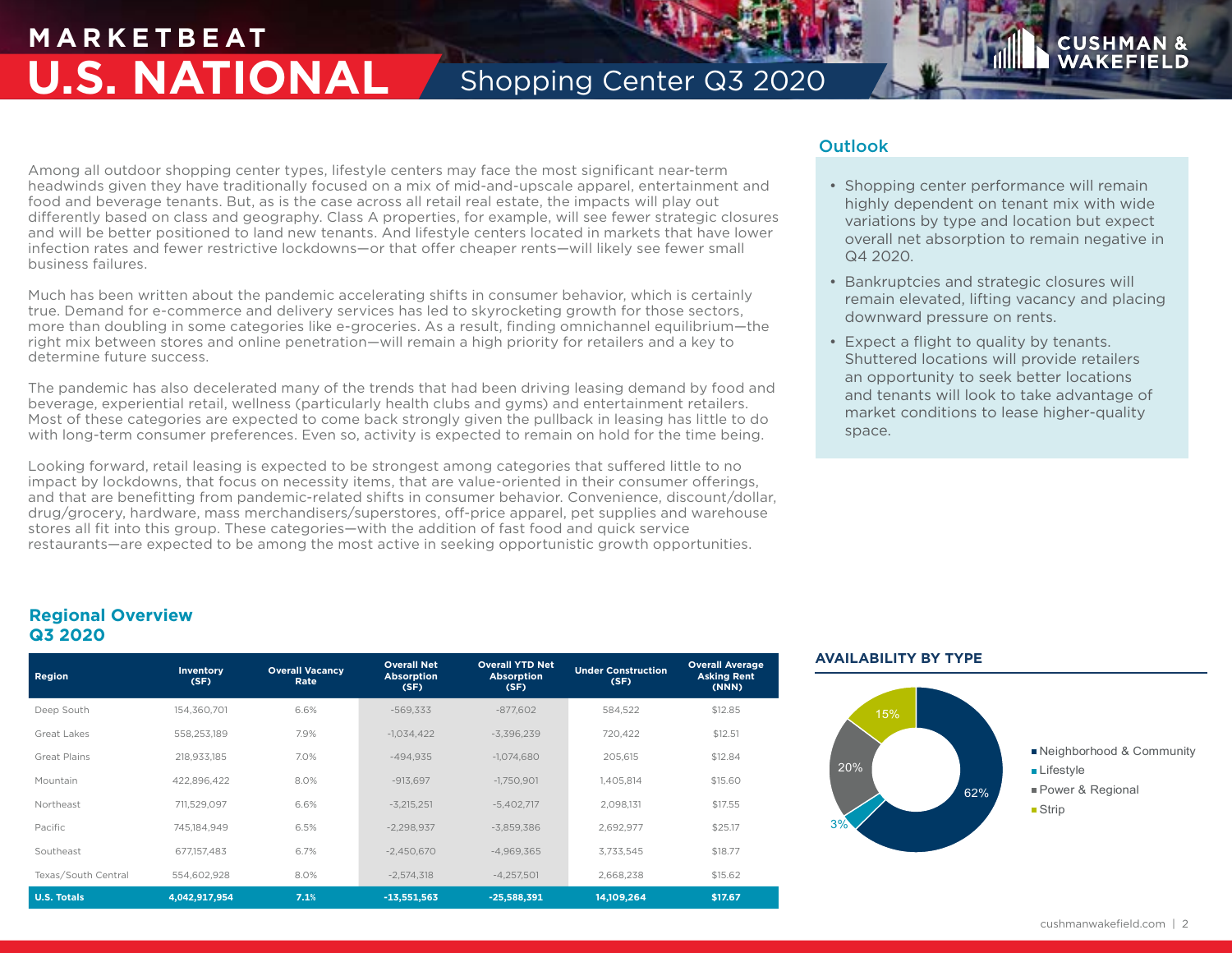## **M A R K E T B E AT U.S. NATIONAL** Net Absorption Q3 2020

|                                | Q3 2019    | Q4 2019    | Q1 2020      | Q2 2020      | Q3 2020p      |                                         | Q3 2019    | Q4 2019   | Q1 2020    | <b>Q2 2020</b> | Q3 2020p     |
|--------------------------------|------------|------------|--------------|--------------|---------------|-----------------------------------------|------------|-----------|------------|----------------|--------------|
| <b>United States</b>           | 2,833,570  | 4,258,692  | $-4,286,890$ | $-7,749,938$ | $-13,551,563$ | Miami                                   | 359,004    | 175,452   | 137,897    | $-151,300$     | $-210,866$   |
| Albuquerque                    | 7,190      | 35,149     | $-132,437$   | $-90,689$    | 35,122        | Milwaukee                               | $-5,227$   | $-75,243$ | 83,824     | $-4,751$       | 77,912       |
| Atlanta                        | 25,698     | 53,320     | 33,948       | $-259,721$   | $-408,814$    | Minneapolis                             | 3,315      | 156,514   | 112,300    | $-211,998$     | $-389,071$   |
| Austin                         | 160,205    | 160,480    | 197,828      | $-77,585$    | $-172,409$    | Mobile                                  | $-17,077$  | 61,499    | 35,766     | 10,355         | $-20,545$    |
| <b>Bakersfield</b>             | 61,248     | 70,279     | 18,936       | $-14,850$    | $-73,527$     | Nashville                               | $-56,183$  | 5,232     | $-60,966$  | $-168,164$     | $-63,038$    |
| Baltimore                      | 195,829    | $-3,644$   | $-340,108$   | $-44,477$    | $-200,725$    | New Orleans                             | 32,917     | $-35,150$ | 47,948     | $-72,372$      | $-294,123$   |
| Birmingham                     | $-196,895$ | $-8,996$   | $-363$       | $-73,946$    | 20,193        | New York City Metro (Greater Tri-State) | $-20,189$  | 280,990   | $-174,241$ | $-87,176$      | $-1,032,411$ |
| <b>Boise</b>                   | $-49,267$  | 94,641     | $-17,405$    | $-23,748$    | $-75,379$     | Oakland/East Bay                        | 60,239     | $-92,341$ | 16,729     | $-7,026$       | $-123,197$   |
| Boston                         | $-16,792$  | 20,703     | $-181,506$   | $-182,194$   | 159,039       | Oklahoma City                           | $-182,069$ | 32,826    | 93,995     | $-188,382$     | $-66,502$    |
| <b>Buffalo</b>                 | $-3,754$   | $-58,837$  | $-24,296$    | $-41,736$    | $-697,037$    | Omaha                                   | $-65,493$  | 96,642    | $-37,954$  | $-56,422$      | $-47,911$    |
| Charleston                     | $-91,423$  | 3,526      | $-125,293$   | $-58,680$    | $-335,979$    | Orange County                           | 14,615     | $-74,695$ | $-93,170$  | $-34,961$      | $-360,677$   |
| Charlotte                      | 3,524      | 24,002     | $-227,272$   | $-230,391$   | $-432,553$    | Orlando                                 | 57,714     | 50,015    | $-113,271$ | $-166,837$     | 19,362       |
| Chicago                        | $-34,589$  | 530,135    | $-106,271$   | $-149,630$   | $-72,111$     | Palm Beach                              | 208,424    | $-91,717$ | 10,510     | $-164,754$     | $-250,771$   |
| Cincinnati                     | 106,049    | 555,541    | $-391,456$   | $-221,072$   | 68,846        | Philadelphia                            | $-310,850$ | $-78,239$ | $-407,891$ | $-4,324$       | $-1,207,923$ |
| Cleveland                      | $-165,651$ | 113,710    | $-713,970$   | $-264,224$   | $-431,233$    | Phoenix                                 | 176,617    | 157,389   | 250,707    | -267,735       | 101,153      |
| Columbus                       | $-351,714$ | 105,180    | $-167,481$   | $-217,330$   | $-80,205$     | Pittsburgh                              | $-138,597$ | $-80,168$ | $-139,384$ | $-241,689$     | $-112,977$   |
| Dallas                         | $-59,518$  | 192,539    | $-592,880$   | $-948,898$   | $-1,258,368$  | Portland                                | $-24,840$  | $-3,314$  | $-155,065$ | $-229,471$     | $-156,953$   |
| Denver                         | 13,009     | $-117,884$ | 60,964       | $-278,462$   | $-493,535$    | Providence                              | $-63,196$  | 5,355     | 15,756     | $-78,637$      | $-6,097$     |
| Des Moines                     | $-7,854$   | 84,158     | $-128,052$   | $-102,413$   | 11,456        | Raleigh/Durham                          | 212,685    | 78,159    | $-252,738$ | 25,099         | $-261,966$   |
| Detroit                        | 535,050    | 30,192     | $-87,135$    | $-86,122$    | $-539,867$    | Reno                                    | 60,578     | $-66,517$ | 147,241    | $-18,675$      | $-110,248$   |
| Fort Lauderdale/Broward County | $-23,905$  | 83,382     | $-150,962$   | $-123,775$   | $-365,872$    | Richmond                                | 196,922    | 81,939    | $-147,284$ | 30,841         | $-192,677$   |
| <b>Hampton Roads</b>           | 96,616     | $-42,932$  | $-454,143$   | $-53,634$    | 156,713       | Sacramento                              | 200,265    | 239,447   | 51,625     | 49,027         | $-68,961$    |
| Hawaii                         | $-63,979$  | $-51,294$  | $-24,780$    | $-109,461$   | 30,898        | Salt Lake City                          | $-277,001$ | 124,708   | $-9,247$   | $-181,864$     | $-146,713$   |
| Houston                        | 642,754    | 74,241     | 278,610      | $-155,320$   | $-568,599$    | San Antonio                             | 105,502    | 117,382   | $-185,362$ | $-120,601$     | $-259,668$   |
| Indianapolis                   | $-202,659$ | 53,934     | $-67,372$    | 31,173       | $-57,764$     | San Diego                               | 157,690    | $-10,847$ | $-73,563$  | $-174,109$     | $-359,528$   |
| <b>Inland Empire</b>           | 275,669    | 38,922     | $-216,185$   | $-267,524$   | $-363,506$    | San Francisco Metro                     | 115,338    | 288,101   | $-17,821$  | $-7,256$       | $-204,546$   |
| Jacksonville                   | 331,957    | $-244,581$ | $-35,057$    | 36,515       | $-230,234$    | San Jose                                | 52,368     | 177,427   | $-37,683$  | $-181,197$     | $-30,457$    |
| Kansas City                    | 42,005     | $-132,720$ | 36,172       | $-40,034$    | $-180,664$    | Seattle                                 | 95,538     | 381,400   | 31,157     | 37,457         | $-261,113$   |
| Knoxville                      | 135,232    | $-9,101$   | $-29,092$    | $-69,622$    | $-157,366$    | St. Louis                               | 447,041    | 125,233   | 144,043    | $-295,387$     | 111,255      |
| Las Vegas                      | $-132,251$ | 158,543    | $-280,749$   | 2,937        | 59,520        | Tampa                                   | 155,645    | 71,269    | $-59,737$  | $-18,656$      | 62,987       |
| Little Rock                    | $-8,013$   | 107,719    | 140,674      | 2,303        | $-36,088$     | Tucson                                  | $-45,123$  | 144,097   | $-15,104$  | 17,062         | $-283,617$   |
| Los Angeles                    | 34,056     | $-195,544$ | $-10,564$    | $-110,694$   | $-327,370$    | Tulsa                                   | $-50,166$  | 172,792   | 70,901     | $-174,042$     | 81,439       |
| Louisville                     | $-9,734$   | -44,639    | 322,494      | $-106,834$   | $-67,946$     | Washington, DC                          | 103,278    | 134,956   | $-90,557$  | $-165,006$     | $-117,120$   |
| Memphis                        | $-15,169$  | $-62,544$  | $-51,048$    | $-116,849$   | $-280,631$    |                                         |            |           |            |                |              |

Our statistical coverage includes community/neighborhood, power/regional, lifestyle and strip centers only. It does not include malls, outlet centers, theme retail centers, airport retail or freestanding retail product. The market information in this report may not match what has been published by the local market due to differences in geographical boundaries or center types.

p = preliminary Methodology

Cushman & Wakefield's quarterly estimates are derived from a variety of data sources, including our own proprietary database as well as data gleaned from reliable third-party data sources. The market statistics are calcula deemed to be competitive in their respective local markets. The inventory is subject to revisions due to resampling. Vacant space is defined as space that is available immediately or imminently after the end of the quarter contained in this report is subject to correction of errors and revisions based on the receipt of additional pertinent data.

**CUSHMA** 

**N** &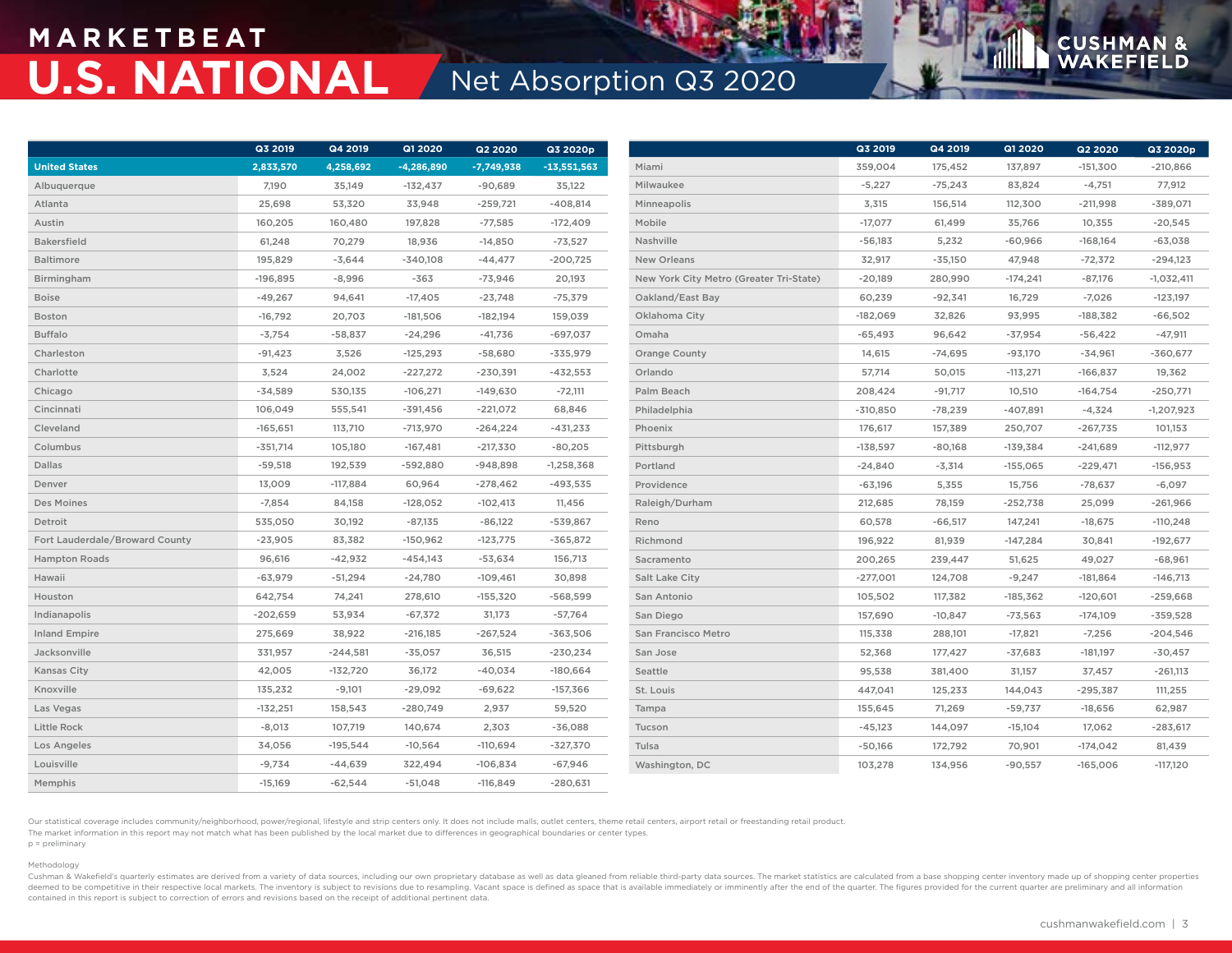## **M A R K E T B E AT U.S. NATIONAL Vacancy Rates Q3 2020**

|                                | Q3 2019 | Q4 2019 | <b>Q1 2020</b> | <b>Q2 2020</b> | Q3 2020p |                                         | Q3 2019 | Q4 2019 | <b>Q1 2020</b> | <b>Q2 2020</b> | Q3 2020p |
|--------------------------------|---------|---------|----------------|----------------|----------|-----------------------------------------|---------|---------|----------------|----------------|----------|
| <b>United States</b>           | 6.4%    | 6.4%    | 6.6%           | 6.8%           | 7.1%     | Miami                                   | 3.5%    | 3.5%    | 4.0%           | 4.3%           | 4.6%     |
| Albuquerque                    | 7.4%    | 7.8%    | 8.5%           | 9.0%           | 8.8%     | Milwaukee                               | 7.8%    | 8.0%    | 7.6%           | 7.8%           | 7.6%     |
| Atlanta                        | 6.7%    | 6.7%    | 6.7%           | 6.8%           | 7.2%     | Minneapolis                             | 6.0%    | 5.8%    | 5.5%           | 5.8%           | 6.5%     |
| Austin                         | 5.5%    | 5.3%    | 5.3%           | 5.8%           | 6.2%     | Mobile                                  | 9.5%    | 8.5%    | 7.3%           | 7.2%           | 7.6%     |
| <b>Bakersfield</b>             | 8.9%    | 8.3%    | 8.2%           | 8.1%           | 8.8%     | Nashville                               | 4.0%    | 4.0%    | 4.1%           | 4.8%           | 5.0%     |
| Baltimore                      | 5.6%    | 5.8%    | 6.7%           | 6.2%           | 6.6%     | New Orleans                             | 5.3%    | 5.5%    | 5.5%           | 5.9%           | 7.9%     |
| Birmingham                     | 8.1%    | 8.1%    | 8.5%           | 8.7%           | 8.7%     | New York City Metro (Greater Tri-State) | 6.3%    | 6.6%    | 6.7%           | 6.5%           | 6.9%     |
| <b>Boise</b>                   | 6.7%    | 6.2%    | 6.4%           | 6.4%           | 6.9%     | Oakland/East Bay                        | 5.5%    | 5.6%    | 5.6%           | 5.7%           | 6.0%     |
| Boston                         | 3.8%    | 3.9%    | 4.0%           | 3.9%           | 4.1%     | Oklahoma City                           | 9.2%    | 9.1%    | 9.0%           | 9.6%           | 9.8%     |
| <b>Buffalo</b>                 | 4.5%    | 4.7%    | 4.8%           | 4.6%           | 7.9%     | Omaha                                   | 8.0%    | 7.6%    | 8.3%           | 8.3%           | 8.6%     |
| Charleston                     | 4.7%    | 5.2%    | 6.2%           | 6.1%           | 8.7%     | <b>Orange County</b>                    | 4.5%    | 4.6%    | 4.7%           | 4.7%           | 5.1%     |
| Charlotte                      | 6.1%    | 6.2%    | 6.4%           | 6.2%           | 6.9%     | Orlando                                 | 6.1%    | 6.1%    | 6.2%           | 6.6%           | 6.6%     |
| Chicago                        | 9.3%    | 9.1%    | 9.2%           | 9.3%           | 9.3%     | Palm Beach                              | 5.2%    | 5.4%    | 5.5%           | 5.9%           | 6.5%     |
| Cincinnati                     | 7.9%    | 7.1%    | 7.7%           | 7.4%           | 7.3%     | Philadelphia                            | 6.7%    | 6.7%    | 7.1%           | 7.1%           | 8.0%     |
| Cleveland                      | 5.8%    | 5.6%    | 6.2%           | 6.3%           | 6.8%     | Phoenix                                 | 8.6%    | 8.5%    | 8.5%           | 8.7%           | 8.8%     |
| Columbus                       | 5.1%    | 5.4%    | 5.5%           | 5.1%           | 5.2%     | Pittsburgh                              | 4.9%    | 5.1%    | 5.4%           | 5.4%           | 5.6%     |
| Dallas                         | 7.2%    | 7.3%    | 7.7%           | 8.0%           | 8.6%     | Portland                                | 4.6%    | 4.6%    | 5.0%           | 5.4%           | 5.7%     |
| Denver                         | 6.4%    | 6.7%    | 6.4%           | 6.6%           | 7.2%     | Providence                              | 8.5%    | 8.5%    | 7.7%           | 8.4%           | 8.5%     |
| Des Moines                     | 5.7%    | 5.0%    | 6.2%           | 7.1%           | 7.0%     | Raleigh/Durham                          | 3.7%    | 3.6%    | 4.2%           | 3.7%           | 4.3%     |
| Detroit                        | 7.5%    | 7.5%    | 7.7%           | 8.0%           | 8.6%     | Reno                                    | 6.4%    | 6.9%    | 5.9%           | 6.1%           | 6.9%     |
| Fort Lauderdale/Broward County | 5.0%    | 5.1%    | 5.3%           | 5.6%           | 6.2%     | Richmond                                | 6.9%    | 6.9%    | 7.2%           | 6.5%           | 7.2%     |
| <b>Hampton Roads</b>           | 7.6%    | 7.9%    | 8.6%           | 8.7%           | 8.4%     | Sacramento                              | 8.1%    | 7.7%    | 7.6%           | 7.6%           | 7.8%     |
| Hawaii                         | 6.2%    | 6.5%    | 6.8%           | 7.0%           | 7.0%     | Salt Lake City                          | 6.6%    | 6.5%    | 6.5%           | 6.8%           | 7.1%     |
| Houston                        | 6.8%    | 6.9%    | 7.0%           | 7.4%           | 7.9%     | San Antonio                             | 7.0%    | 6.9%    | 6.9%           | 7.4%           | 7.8%     |
| Indianapolis                   | 6.7%    | 6.6%    | 6.7%           | 6.6%           | 6.7%     | San Diego                               | 4.9%    | 4.9%    | 5.0%           | 5.4%           | 6.0%     |
| <b>Inland Empire</b>           | 7.8%    | 7.8%    | 8.3%           | 8.6%           | 9.0%     | San Francisco Metro                     | 5.3%    | 4.8%    | 5.1%           | 5.7%           | 6.3%     |
| Jacksonville                   | 5.5%    | 6.3%    | 6.9%           | 6.5%           | 7.1%     | San Jose                                | 4.8%    | 4.4%    | 4.7%           | 5.6%           | 5.7%     |
| Kansas City                    | 7.5%    | 7.7%    | 7.5%           | 7.5%           | 7.8%     | Seattle                                 | 5.0%    | 4.5%    | 4.4%           | 4.3%           | 4.8%     |
| Knoxville                      | 4.5%    | 4.6%    | 4.7%           | 5.2%           | 6.1%     | St. Louis                               | 6.3%    | 6.3%    | 6.1%           | 6.4%           | 6.2%     |
| Las Vegas                      | 7.8%    | 7.7%    | 8.1%           | 8.2%           | 8.3%     | Tampa                                   | 6.3%    | 6.3%    | 6.4%           | 6.7%           | 6.8%     |
| Little Rock                    | 6.9%    | 6.2%    | 5.4%           | 5.9%           | 6.2%     | Tucson                                  | 7.9%    | 7.4%    | 7.3%           | 7.9%           | 9.0%     |
| Los Angeles                    | 5.5%    | 5.7%    | 5.9%           | 6.4%           | 6.7%     | Tulsa                                   | 7.9%    | 7.2%    | 6.9%           | 7.7%           | 7.6%     |
| Louisville                     | 5.3%    | 5.4%    | 4.2%           | 4.9%           | 5.1%     | Washington, DC                          | 4.8%    | 4.8%    | 4.7%           | 4.9%           | 5.0%     |
| Memphis                        | 6.3%    | 6.5%    | 6.7%           | 7.0%           | 7.7%     |                                         |         |         |                |                |          |

Our statistical coverage includes community/neighborhood, power/regional, lifestyle and strip centers only. It does not include malls, outlet centers, theme retail centers, airport retail or freestanding retail product. The market information in this report may not match what has been published by the local market due to differences in geographical boundaries or center types. p = preliminary

### Methodology

Cushman & Wakefield's quarterly estimates are derived from a variety of data sources, including our own proprietary database as well as data gleaned from reliable third-party data sources. The market statistics are calcula deemed to be competitive in their respective local markets. The inventory is subject to revisions due to resampling. Vacant space is defined as space that is available immediately or imminently after the end of the quarter contained in this report is subject to correction of errors and revisions based on the receipt of additional pertinent data.

**CUSHMA**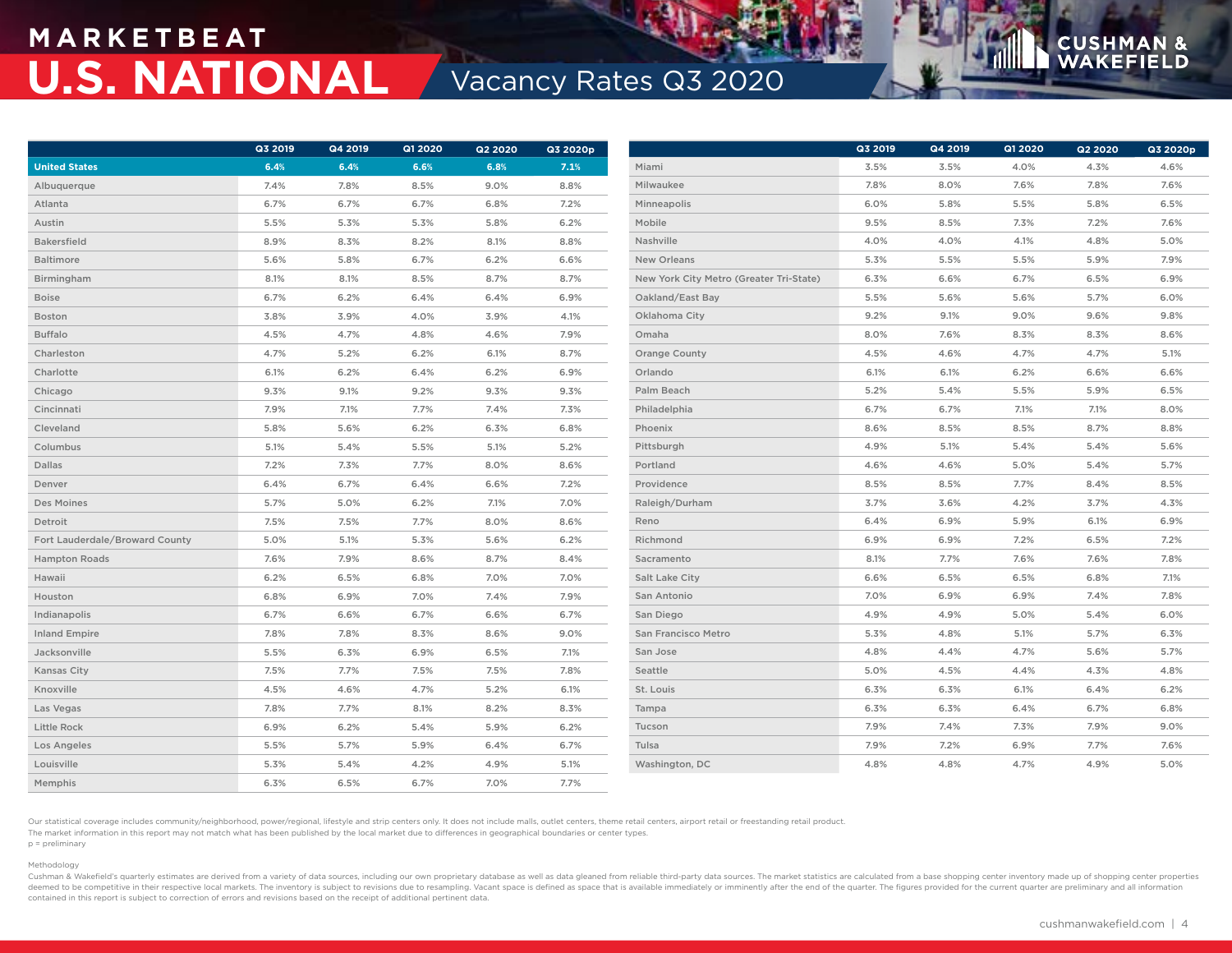## **M A R K E T B E AT U.S. NATIONAL** Asking Rents Q3 2020

|                                | Q3 2019 | Q4 2019 | Q1 2020 | Q2 2020 | Q3 2020p |                                         | Q3 2019 | Q4 2019 | Q1 2020 | <b>Q2 2020</b> | Q3 2020p |  |
|--------------------------------|---------|---------|---------|---------|----------|-----------------------------------------|---------|---------|---------|----------------|----------|--|
| <b>United States</b>           | \$17.37 | \$17.36 | \$17.59 | \$17.65 | \$17.67  | Miami                                   | \$34.95 | \$33.30 | \$34.52 | \$33.16        | \$33.49  |  |
| Albuquerque                    | \$13.59 | \$13.20 | \$13.23 | \$13.93 | \$14.10  | Milwaukee                               | \$11.91 | \$11.96 | \$12.18 | \$11.93        | \$11.91  |  |
| Atlanta                        | \$13.97 | \$13.92 | \$13.69 | \$13.83 | \$13.94  | Minneapolis                             | \$12.97 | \$12.57 | \$14.34 | \$14.43        | \$13.92  |  |
| Austin                         | \$21.43 | \$20.49 | \$20.95 | \$21.03 | \$20.54  | Mobile                                  | \$10.33 | \$10.57 | \$8.65  | \$9.38         | \$9.11   |  |
| <b>Bakersfield</b>             | \$15.40 | \$15.09 | \$15.63 | \$15.04 | \$14.99  | Nashville                               | \$18.10 | \$18.32 | \$19.84 | \$19.40        | \$19.91  |  |
| <b>Baltimore</b>               | \$19.79 | \$19.83 | \$19.66 | \$21.17 | \$20.07  | New Orleans                             | \$15.32 | \$15.88 | \$16.58 | \$15.99        | \$14.91  |  |
| Birmingham                     | \$9.13  | \$8.95  | \$9.98  | \$10.25 | \$11.07  | New York City Metro (Greater Tri-State) | \$20.48 | \$20.86 | \$20.82 | \$20.77        | \$20.89  |  |
| Boise                          | \$14.29 | \$14.04 | \$13.85 | \$13.77 | \$13.84  | Oakland/East Bay                        | \$28.56 | \$29.04 | \$28.54 | \$28.61        | \$28.76  |  |
| Boston                         | \$19.16 | \$18.24 | \$18.01 | \$17.74 | \$17.20  | Oklahoma City                           | \$13.31 | \$13.41 | \$13.63 | \$13.36        | \$13.37  |  |
| <b>Buffalo</b>                 | \$12.71 | \$11.65 | \$11.32 | \$11.30 | \$11.15  | Omaha                                   | \$12.12 | \$11.72 | \$11.85 | \$12.41        | \$12.65  |  |
| Charleston                     | \$18.32 | \$17.93 | \$18.12 | \$19.96 | \$19.29  | <b>Orange County</b>                    | \$27.07 | \$28.26 | \$28.07 | \$28.19        | \$27.41  |  |
| Charlotte                      | \$15.28 | \$15.20 | \$15.91 | \$15.81 | \$16.08  | Orlando                                 | \$18.54 | \$18.53 | \$19.01 | \$19.98        | \$19.21  |  |
| Chicago                        | \$14.92 | \$14.88 | \$14.74 | \$14.47 | \$14.78  | Palm Beach                              | \$21.47 | \$22.05 | \$23.16 | \$23.43        | \$23.49  |  |
| Cincinnati                     | \$11.38 | \$11.25 | \$10.90 | \$10.93 | \$10.81  | Philadelphia                            | \$16.90 | \$17.06 | \$16.80 | \$17.16        | \$16.25  |  |
| Cleveland                      | \$10.55 | \$10.85 | \$10.71 | \$11.47 | \$11.18  | Phoenix                                 | \$15.13 | \$15.21 | \$15.00 | \$14.92        | \$14.76  |  |
| Columbus                       | \$11.65 | \$11.39 | \$11.18 | \$11.51 | \$11.73  | Pittsburgh                              | \$12.55 | \$11.36 | \$11.13 | \$10.95        | \$10.81  |  |
| Dallas                         | \$15.64 | \$15.62 | \$16.25 | \$16.14 | \$16.24  | Portland                                | \$19.47 | \$20.47 | \$20.13 | \$20.27        | \$19.74  |  |
| Denver                         | \$16.82 | \$16.69 | \$16.81 | \$16.72 | \$16.86  | Providence                              | \$14.33 | \$14.79 | \$15.01 | \$14.96        | \$14.84  |  |
| Des Moines                     | \$12.49 | \$12.12 | \$12.26 | \$11.22 | \$11.57  | Raleigh/Durham                          | \$17.54 | \$16.79 | \$17.25 | \$17.32        | \$17.27  |  |
| Detroit                        | \$13.18 | \$13.15 | \$14.54 | \$14.91 | \$14.39  | Reno                                    | \$15.63 | \$15.39 | \$15.63 | \$15.84        | \$15.98  |  |
| Fort Lauderdale/Broward County | \$22.91 | \$22.55 | \$22.03 | \$22.09 | \$22.62  | Richmond                                | \$16.81 | \$16.76 | \$16.98 | \$17.03        | \$16.36  |  |
| <b>Hampton Roads</b>           | \$14.83 | \$14.87 | \$14.91 | \$14.88 | \$15.13  | Sacramento                              | \$16.26 | \$16.27 | \$16.51 | \$16.68        | \$17.32  |  |
| Hawaii                         | \$36.86 | \$36.13 | \$38.27 | \$37.49 | \$40.96  | Salt Lake City                          | \$16.07 | \$15.22 | \$16.31 | \$16.26        | \$17.12  |  |
| Houston                        | \$17.48 | \$17.06 | \$16.68 | \$16.83 | \$17.02  | San Antonio                             | \$16.22 | \$15.91 | \$16.40 | \$16.68        | \$16.45  |  |
| Indianapolis                   | \$12.90 | \$13.23 | \$13.09 | \$12.86 | \$13.45  | San Diego                               | \$23.11 | \$22.77 | \$23.19 | \$23.51        | \$23.60  |  |
| <b>Inland Empire</b>           | \$21.21 | \$21.12 | \$21.58 | \$19.37 | \$19.33  | San Francisco Metro                     | \$27.66 | \$27.40 | \$27.48 | \$25.89        | \$26.26  |  |
| Jacksonville                   | \$13.55 | \$13.68 | \$14.11 | \$13.95 | \$14.05  | San Jose                                | \$34.04 | \$34.03 | \$34.78 | \$35.02        | \$34.80  |  |
| Kansas City                    | \$12.44 | \$12.25 | \$12.57 | \$13.04 | \$13.11  | Seattle                                 | \$20.17 | \$20.16 | \$20.40 | \$20.21        | \$20.51  |  |
| Knoxville                      | \$14.21 | \$13.91 | \$14.52 | \$14.40 | \$14.42  | St. Louis                               | \$13.01 | \$13.38 | \$13.16 | \$13.23        | \$12.94  |  |
| Las Vegas                      | \$18.23 | \$17.81 | \$18.62 | \$18.88 | \$19.15  | Tampa                                   | \$15.32 | \$15.38 | \$15.70 | \$15.79        | \$15.84  |  |
| Little Rock                    | \$13.56 | \$13.66 | \$13.23 | \$13.76 | \$14.15  | Tucson                                  | \$15.01 | \$14.84 | \$15.20 | \$15.30        | \$15.64  |  |
| Los Angeles                    | \$27.78 | \$27.80 | \$27.47 | \$27.78 | \$27.81  | Tulsa                                   | \$11.17 | \$11.35 | \$11.29 | \$11.48        | \$11.35  |  |
| Louisville                     | \$11.36 | \$10.88 | \$12.22 | \$12.24 | \$12.25  | Washington, DC                          | \$27.97 | \$28.32 | \$28.03 | \$29.04        | \$28.64  |  |
| Memphis                        | \$12.33 | \$12.55 | \$11.95 | \$12.21 | \$12.54  |                                         |         |         |         |                |          |  |

\*Due to a methodology change, rental rates quoted herein may not match previously reported trends.

Rental rates reflect triple net asking \$psf/annually for all tracked shopping center types. Rents are weighted. This metric reflects currently available space across all class and size ranges for

each respective shopping center type.

Our statistical coverage includes community, neighborhood, power and lifestyle centers only. It does not include malls, outlet centers, theme retail centers, airport retail or freestanding retail product.

The market information in this report may not match what has been published by the local market due to differences in geographical boundaries or center types.

p = preliminary

### Methodology

Cushman & Wakefield's quarterly estimates are derived from a variety of data sources, including our own proprietary database as well as data gleaned from reliable third-party data sources. The market statistics are calcula deemed to be competitive in their respective local markets. The inventory is subject to revisions due to resampling. Vacant space is defined as space that is available immediately or imminently after the end of the quarter contained in this report is subject to correction of errors and revisions based on the receipt of additional pertinent data.

**CUSHMA** 

**N** &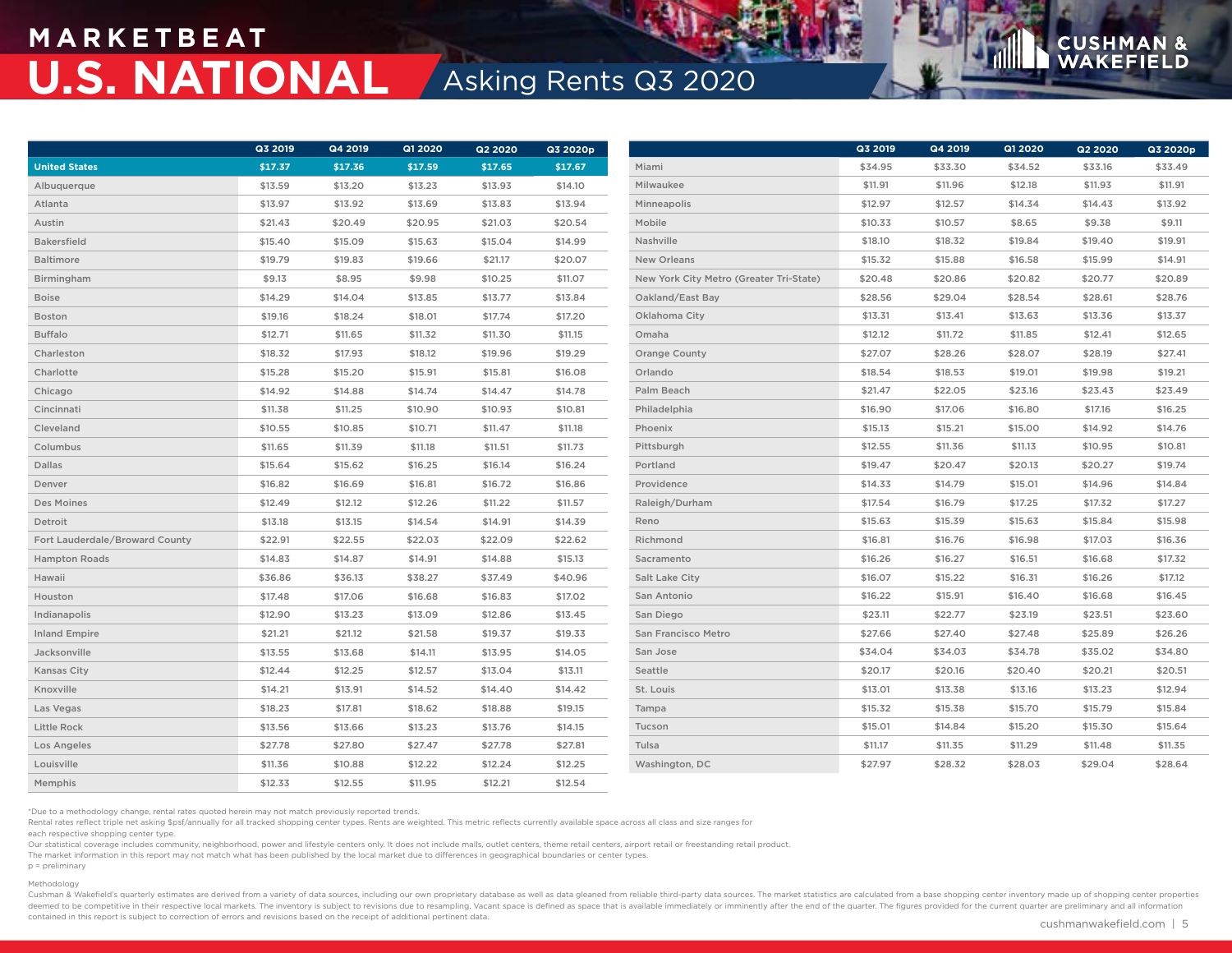## **M A R K E T B E AT U.S. NATIONAL** Inventory Q3 2020

|                                | Inventory     | <b>Deliveries YTD 2020</b> | <b>Under Construction</b><br>as of Q3 2020 |                                         | Inventory   | <b>Deliveries YTD 2020</b> | <b>Under Construction</b><br>as of Q3 2020 |
|--------------------------------|---------------|----------------------------|--------------------------------------------|-----------------------------------------|-------------|----------------------------|--------------------------------------------|
| <b>United States</b>           | 4,042,917,954 | 6,787,693                  | 14,109,264                                 | Miami                                   | 59,195,191  | 75,994                     | 602,325                                    |
| Albuquerque                    | 20,042,926    | 33,447                     | 74,550                                     | Milwaukee                               | 36,665,145  | 64,534                     | $\circ$                                    |
| Atlanta                        | 137,303,454   | 279,486                    | 608,539                                    | Minneapolis                             | 63,315,786  | 5,970                      | 3,400                                      |
| Austin                         | 48,607,060    | 270,281                    | 725,188                                    | Mobile                                  | 6,156,614   | $\circ$                    | $\circ$                                    |
| Bakersfield                    | 11,562,461    | 5,112                      | 27,155                                     | Nashville                               | 37,667,112  | 63,908                     | 54,722                                     |
| Baltimore                      | 51,784,229    | 2,500                      | 43,000                                     | <b>New Orleans</b>                      | 15,329,211  | $\circ$                    | $\circ$                                    |
| Birmingham                     | 27,548,486    | 20,595                     | 101,100                                    | New York City Metro (Greater Tri-State) | 276,472,830 | 631,091                    | 1,054,973                                  |
| <b>Boise</b>                   | 17,683,223    | 11,800                     | 335,400                                    | Oakland/East Bay                        | 52,065,600  | 21,100                     | 133,124                                    |
| Boston                         | 69,769,928    | 332,174                    | 538,119                                    | Oklahoma City                           | 31,114,492  | 10,900                     | 37,600                                     |
| <b>Buffalo</b>                 | 21,048,068    | $\circ$                    | $\circ$                                    | Omaha                                   | 20,877,894  | 37,541                     | $\circ$                                    |
| Charleston                     | 12,820,884    | 10,000                     | $\circ$                                    | Orange County                           | 83,795,954  | 5,483                      | 56,568                                     |
| Charlotte                      | 68,440,447    | 125,506                    | 263,967                                    | Orlando                                 | 52,071,013  | 60,134                     | 365,587                                    |
| Chicago                        | 187, 177, 321 | 177,373                    | 444,472                                    | Palm Beach                              | 42,306,562  | 44,018                     | 229,894                                    |
| Cincinnati                     | 66,265,677    | 19,900                     | 79,052                                     | Philadelphia                            | 137,644,229 | 24,407                     | 214,364                                    |
| Cleveland                      | 86,364,949    | $\circ$                    | 3,200                                      | Phoenix                                 | 137,275,122 | 645,846                    | 445,954                                    |
| Columbus                       | 46,593,244    | $\circ$                    | 5,280                                      | Pittsburgh                              | 54,197,286  | 10,000                     | 15,300                                     |
| Dallas                         | 195,644,296   | 344,175                    | 692,621                                    | Portland                                | 45,238,420  | $\circ$                    | 108,326                                    |
| Denver                         | 85,582,311    | 123,843                    | 63,762                                     | Providence                              | 14,323,735  | 2,758                      | $\circ$                                    |
| Des Moines                     | 11,608,093    | 11,000                     | 35,000                                     | Raleigh/Durham                          | 44,483,735  | 8,866                      | 18,300                                     |
| Detroit                        | 86,815,397    | 122,810                    | 177,218                                    | Reno                                    | 15,105,334  | 18,231                     | 59,174                                     |
| Fort Lauderdale/Broward County | 56,598,221    | 26,000                     | 688,405                                    | Richmond                                | 38,222,759  | 111,555                    | 396,311                                    |
| <b>Hampton Roads</b>           | 54,841,444    | 54,220                     | 71,880                                     | Sacramento                              | 61,045,124  | 128,127                    | 227,315                                    |
| Hawaii                         | 24,406,082    | 30,000                     | 38,300                                     | Salt Lake City                          | 52,210,602  | 28,918                     | 232,015                                    |
| Houston                        | 166,443,148   | 776,463                    | 827,146                                    | San Antonio                             | 58,218,608  | 252,508                    | 311,899                                    |
| Indianapolis                   | 48,371,456    | $\circ$                    | 11,200                                     | San Diego                               | 67,794,370  | 74,949                     | 165,711                                    |
| <b>Inland Empire</b>           | 78,159,121    | 189,404                    | 160,310                                    | San Francisco Metro                     | 40,285,075  | 40,000                     | 267,140                                    |
| Jacksonville                   | 43,353,089    | 334,283                    | 199,180                                    | San Jose                                | 37,294,040  | 39,429                     | 216,440                                    |
| Kansas City                    | 56,327,633    | 23,274                     | 142,000                                    | Seattle                                 | 57,295,943  | $\circ$                    | 217,282                                    |
| Knoxville                      | 19,255,362    | 15,600                     | 114,002                                    | St. Louis                               | 66,803,779  | 17,245                     | 25,215                                     |
| Las Vegas                      | 69,663,399    | 326,371                    | 160,709                                    | Tampa                                   | 67,520,684  | 216,181                    | 289,157                                    |
| Little Rock                    | 14,671,516    | $\circ$                    | 36,734                                     | Tucson                                  | 25,333,505  | 17,225                     | 34,250                                     |
| Los Angeles                    | 186,242,759   | 386,632                    | 1,075,306                                  | Tulsa                                   | 24,574,597  | 67,214                     | 37,050                                     |
| Louisville                     | 26,242,957    | $\circ$                    | $\circ$                                    | Washington, DC                          | 86,288,792  | 11,312                     | 232,375                                    |
| Memphis                        | 37,490,170    | $\circ$                    | 314,698                                    |                                         |             |                            |                                            |

Our statistical coverage includes community, neighborhood, power and lifestyle centers only. It does not include malls, outlet centers, theme retail centers, airport retail or freestanding retail product.

The market information in this report may not match what has been published by the local market due to differences in geographical boundaries or center types. p = preliminary

### Methodology

Cushman & Wakefield's quarterly estimates are derived from a variety of data sources, including our own proprietary database as well as data gleaned from reliable third-party data sources. The market statistics are calcula deemed to be competitive in their respective local markets. The inventory is subject to revisions due to resampling. Vacant space is defined as space that is available immediately or imminently after the end of the quarter contained in this report is subject to correction of errors and revisions based on the receipt of additional pertinent data.

**CUSHMAN &**<br>WAKEFIELD